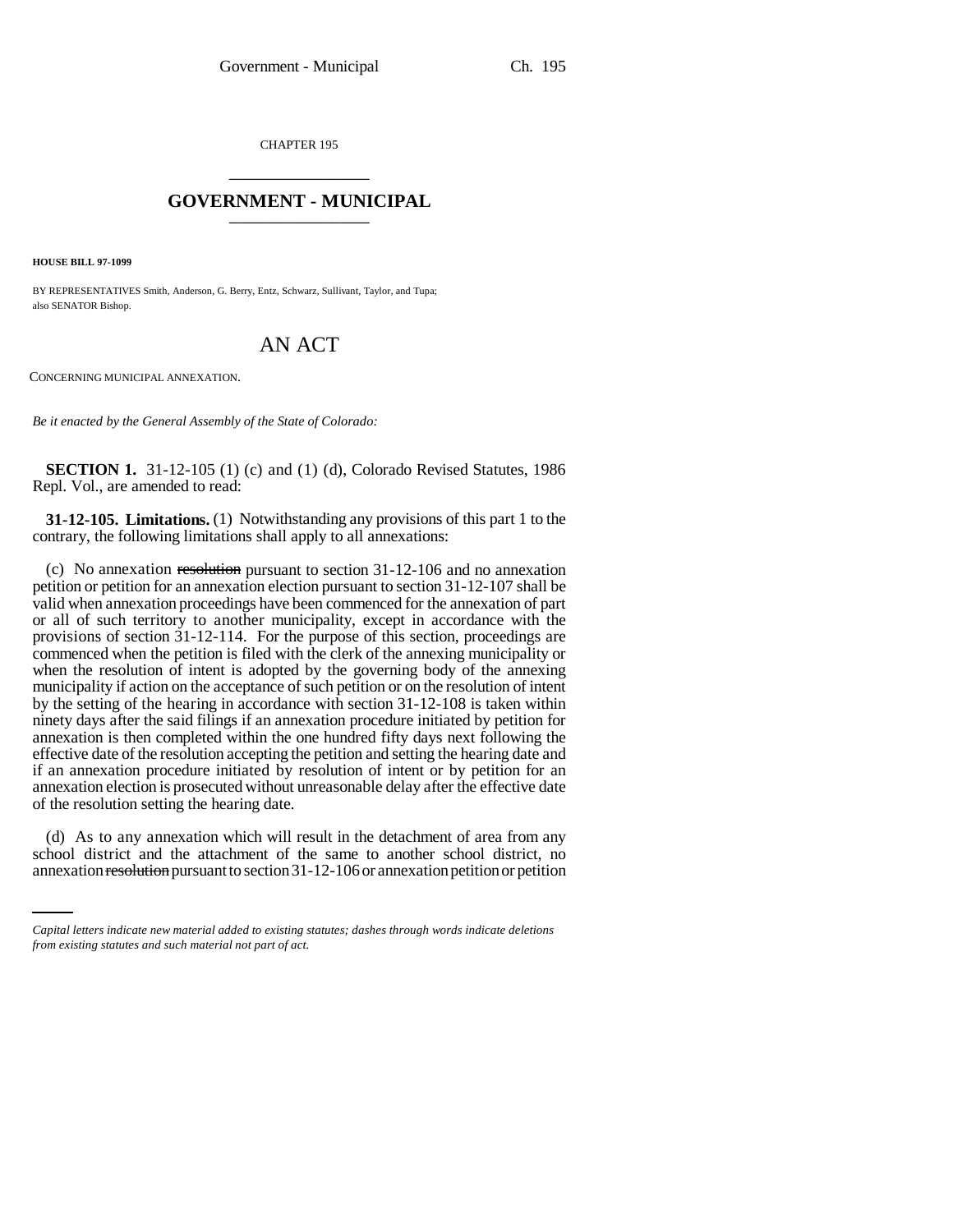for an annexation election pursuant to section 31-12-107 is valid unless accompanied by a resolution of the board of directors of the school district to which such area will be attached approving such annexation.

**SECTION 2.** 31-12-106 (1.1) and (2), Colorado Revised Statutes, 1986 Repl. Vol., are amended to read:

**31-12-106. Annexation of enclaves, partly surrounded land, and municipally owned land.** (1.1) Exception to annexation of enclaves. No enclave may be annexed pursuant to subsection (1) of this section if:

(a) Any part of the municipal boundary or territory surrounding such enclave consists at the time of the annexation of the enclave solely of public rights-of-way, including streets and alleys, which THAT are not immediately adjacent to the municipality on the side of the right-of-way opposite to the enclave; OR

(b) ANY PART OF THE TERRITORY SURROUNDING THE ENCLAVE WAS ANNEXED TO THE MUNICIPALITY SINCE DECEMBER 19,1980, WITHOUT COMPLIANCE WITH SECTION 30 OF ARTICLE II OF THE STATE CONSTITUTION.

(2) Annexation of unincorporated areas which have had more than two-thirds boundary contiguity with the annexing municipality for a period of not less than three years. The eligibility requirements of section 31-12-104 shall not apply to annexations pursuant to this subsection  $(2)$ . The governing body of any municipality may annex such area by the following procedure: Adopt a resolution setting forth the intent of the governing body to annex the area described in said resolution if, after notice and hearing as provided in sections 31-12-108 and 31-12-109, the governing body finds and determines that the proposed annexation complies with the provisions of section 31-12-105. Such findings and determinations shall be in writing and shall be included in the minutes of the governing body's meeting. The governing body, by ordinance, may approve such annexation.

**SECTION 3.** 31-12-107 (5), Colorado Revised Statutes, 1986 Repl. Vol., is amended, and the said 31-12-107 as amended, is further amended BY THE ADDITION A NEW SUBSECTION, to read:

**31-12-107. Petitions for annexation and for annexation elections.** (5) If a petition is filed pursuant to subsection (1) or (2) of this section and the territory sought to be annexed meets the specifications of section  $31-12-106$  (1), or  $(2)$ , the governing body of the municipality with which the petition is filed shall thereupon initiate annexation proceedings pursuant to the appropriate provisions of section 31-12-106 (1).  $\sigma$   $\rightarrow$   $\overline{2}$ . In the event that any governing body fails to initiate such annexation proceedings within a period of one year from the time that such petition is filed, annexation may be effected by an action in the nature of mandamus to the district court of the county where the land to be annexed is located, and the petitioner's court costs and attorney's fees incident to such action shall be borne by the municipality.

(8) NO POWER OF ATTORNEY PROVIDING THE CONSENT OF A LANDOWNER TO BE ANNEXED BY A MUNICIPALITY PURSUANT TO THIS SECTION SHALL BE VALID FOR A TERM OF MORE THAN FIVE YEARS, AND NO SUCH POWER OF ATTORNEY EXECUTED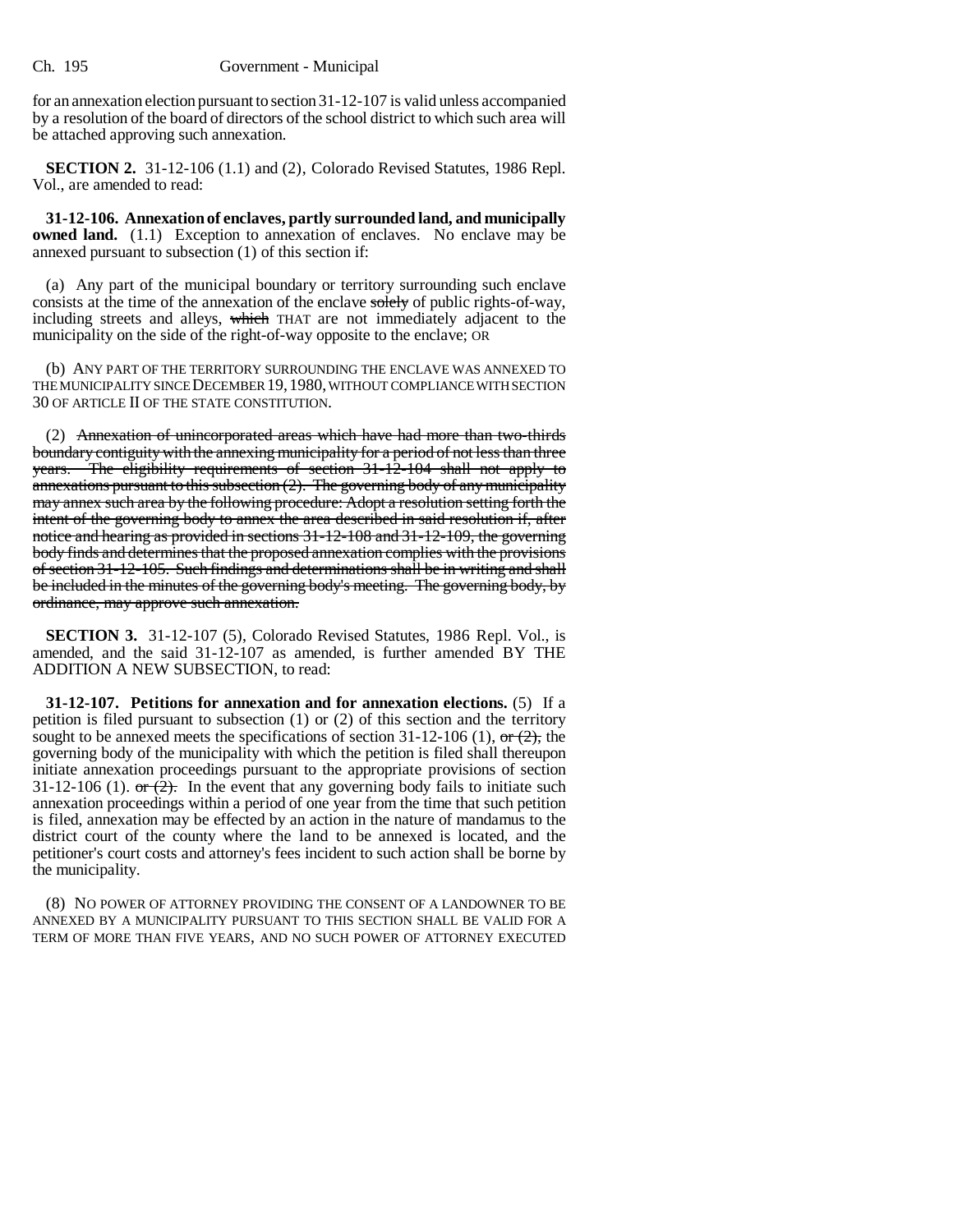BEFORE THE EFFECTIVE DATE OF THIS SUBSECTION (8) SHALL BE VALID FOR A TERM OF MORE THAN FIVE YEARS AFTER THE EFFECTIVE DATE OF THIS SUBSECTION (8).

**SECTION 4.** 31-12-114 (1), Colorado Revised Statutes, 1986 Repl. Vol., is amended to read:

**31-12-114. Conflicting annexation claims of two or more municipalities.** (1) At any time during a period of notice given by a municipality pursuant to section 31-12-108, any other municipality may adopt a resolution of intent pursuant to section 31-12-106 or receive a petition for annexation or a petition for an annexation election pursuant to section 31-12-107 with the area partly or wholly overlapping the area

proposed for annexation by the first municipality. If this occurs, the respective rights of the several municipalities shall be determined in accordance with an election as provided in this section.

**SECTION 5.** 31-12-115 (1) and (5), Colorado Revised Statutes, 1986 Repl. Vol., are amended to read:

**31-12-115. Zoning of land while annexation is under way - zoning of newly annexed land - subdivision of land while annexation is under way.** (1) An annexing municipality may institute the procedure outlined in state statutes or municipal charter to make land subject to zoning at any time after a resolution of intent has been passed in accordance with section 31-12-106 or after a petition for annexation or a petition for an annexation election has been found to be valid in accordance with the provisions of section 31-12-107. The proposed zoning ordinance shall not be passed on final reading prior to the date when the annexation ordinance is passed on final reading. If the zoning process is commenced prior to the effective date of the annexation ordinance, the legal protest area for zoning shall be determined solely on geographic location, irrespective of whether the land in such legal protest area is within or without or partly within and partly without the annexing municipality.

(5) Any annexing municipality may institute the procedure outlined in its subdivision regulations to subdivide land in the area proposed to be annexed at any time after a resolution of intent has been passed in accordance with section 31-12-106 or after a petition for annexation or a petition for an annexation election has been found to be valid in accordance with the provisions of section 31-12-107. The ordinance accepting the proposed subdivision shall not be passed on final reading prior to the date when the annexation is passed on final reading.

**SECTION 6.** 31-12-116 (2) (b), Colorado Revised Statutes, 1986 Repl. Vol., as amended, is amended to read:

**31-12-116. Review.** (2) (b) In any action brought within the sixty-day limitation of paragraph (a) of this subsection (2) to review the annexation of an enclave pursuant to section 31-12-106 (1), the court may review the findings and determinations of the governing body in annexing any territory which, in whole or in part, resulted in the creation of the enclave. If the court finds that any such prior annexation resulted in the creation of a municipal boundary which consists solely of public rights-of-way as set forth in section 31-12-106 (1.1) OR OCCURRED WITHOUT